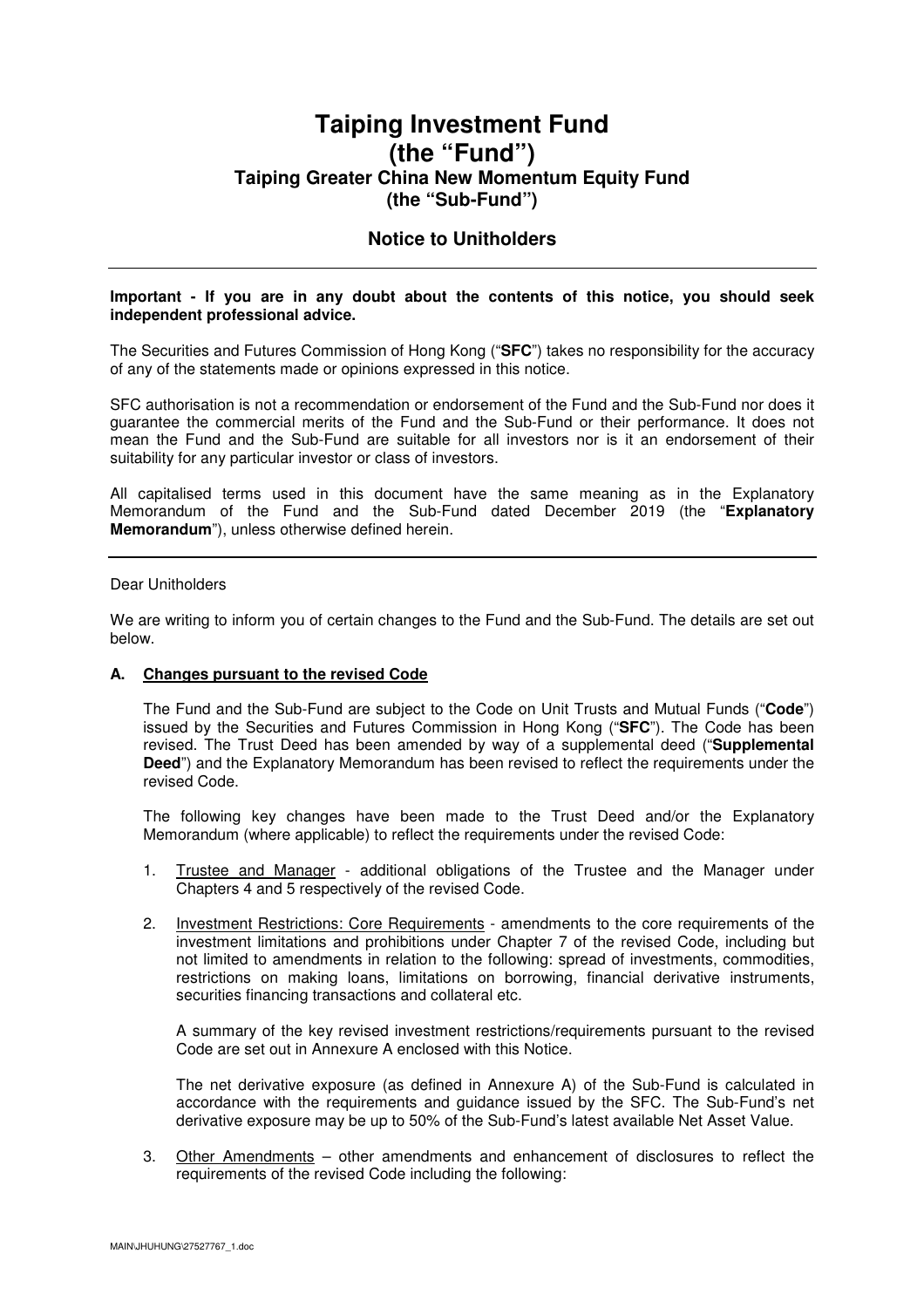- (a) amendments to reflect the requirements under the revised Code on transactions with connected persons and soft dollars arrangements;
- (b) enhanced disclosures on arrangements in handling unclaimed proceeds of Unitholders where the Sub-Fund is terminated;
- (c) amendments and enhanced disclosures on the valuation rules of the Sub-Fund, including but not limited to the relevant procedures to be undertaken for fair value adjustments and the arrangements on third party valuation; and
- (d) new and/or enhanced disclosure of information relating to liquidity risk and liquidity risk management.

Please refer to the Explanatory Memorandum and Supplemental Deed for further details.

## **B. Submission of dealing instructions by facsimile or other electronic means**

The Explanatory Memorandum has been updated to include disclosures in relation to the use of facsimile or other electronic means for subscription, redemption and conversion of Units.

#### **C. Update to PRC taxation disclosures**

The disclosures relating to PRC taxation in the Explanatory Memorandum have been updated. Please refer to the sub-section "PRC" under the section "TAXATION" of the Explanatory Memorandum and the sub-section "PRC Tax Risks" under the section "RISK FACTORS" in Appendix A of the Explanatory Memorandum for details.

## **D. Implication of Changes**

Save as disclosed in this Notice, the changes do not result in any material change to the investment objective and risk profile of the Sub-Fund. There will be no increase in the fees payable out of the assets of the Sub-Fund as a result of the changes. The changes do not result in any change in the manner in which the Fund and the Sub-Fund currently operate or are being managed save as disclosed in this Notice.

### **E. Availability of Documents**

Copies of the Trust Deed together with all supplemental deeds (including the Supplemental Deed) can be inspected free of charge during the normal office hours on any day (excluding Saturdays, Sundays and public holidays) at the offices of the Manager at Unit 1-2, 19th Floor, No. 18 King Wah Road, Hong Kong (the "**Manager's Offices**").

Copies of the Explanatory Memorandum and updated Product Key Facts Statement of the Sub-Fund can be obtained free of charge during the normal office hours on any day (excluding Saturdays, Sundays and public holidays) at the Manager's Offices. The Explanatory Memorandum and updated Product Key Facts Statement of the Sub-Fund are also available on the Manager's website at http://www.tpahk.cntaiping.com. The website has not been reviewed by the SFC.

## **F. Enquiries**

Thank you for your continued support. If you have any questions relating to the above, please contact our Public Funds Team by phone at (852) 2864 1900.

## **Taiping Assets Management (HK) Company Limited**  太平資產管理(香港)有限公司

23 December 2019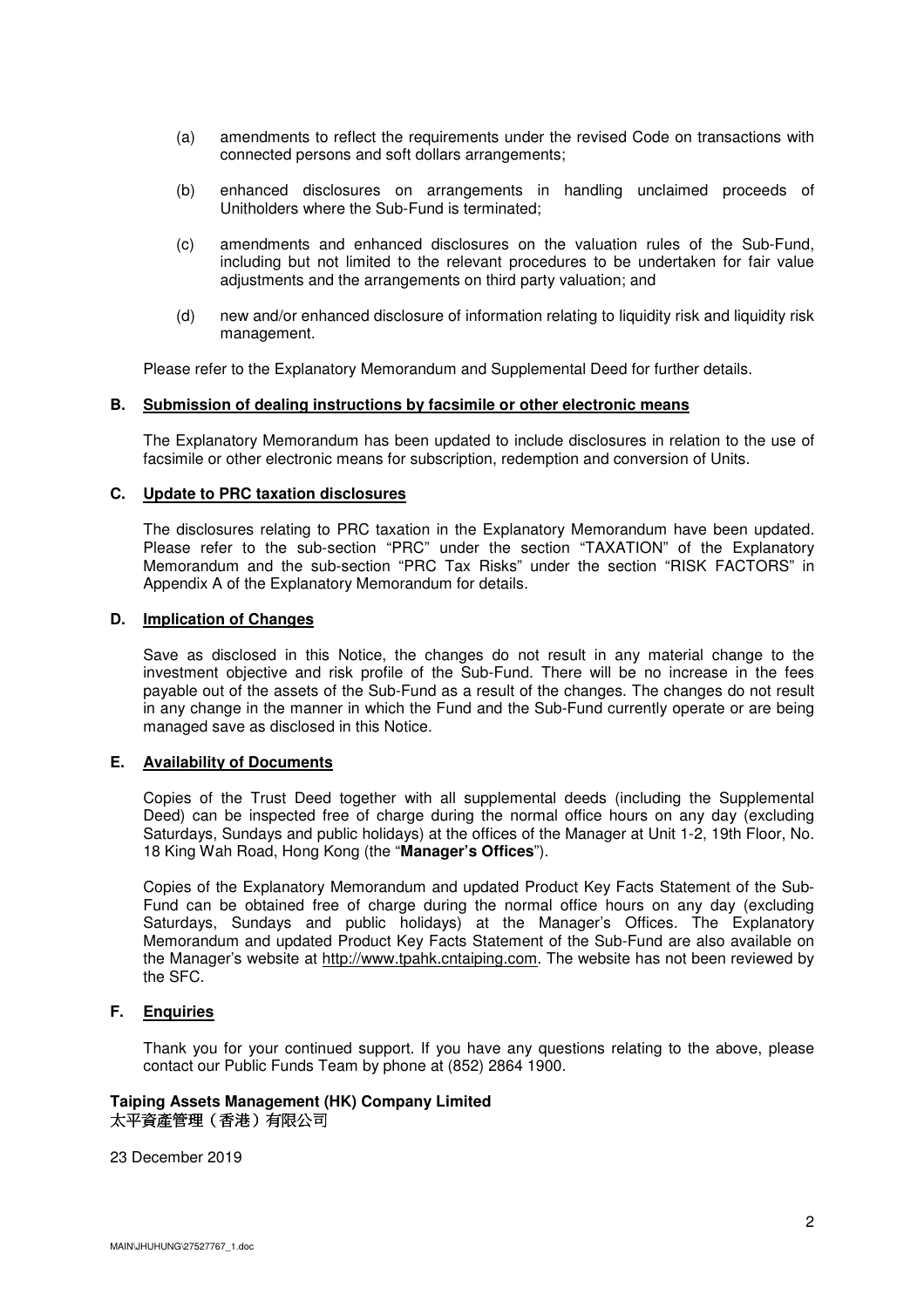### **ANNEXURE A**

### **SUMMARY OF KEY REVISED INVESTMENT RESTRICTIONS**

The key amendments to the investment restrictions are as follows:

- (a) the aggregate value of the Sub-Fund's investments in, or exposure to, any single entity (other than Government and other public securities) through the following may not exceed 10% of its latest available Net Asset Value:
	- (i) investments in securities issued by that entity;
	- (ii) exposure to that entity through underlying assets of financial derivative instruments; and
	- (iii) net counterparty exposure to that entity arising from transactions of over-the-counter financial derivative instruments.
- (b) subject to the requirements under the revised Code, the aggregate value of the Sub-Fund's investments in, or exposure to, entities within the same group (i.e. generally, entities which are included in the same group for the purposes of consolidated financial statements prepared in accordance with internationally recognized accounting standards) through the following may not exceed 20% of its latest available Net Asset Value:
	- (i) investments in securities issued by those entities;
	- (ii) exposure to those entities through underlying assets of financial derivative instruments; and
	- (iii) net counterparty exposure to those entities arising from transactions of over-the-counter financial derivative instruments.
- (c) the value of the Sub-Fund's cash deposits made with the same entity or entities within the same group may not exceed 20% of its latest available Net Asset Value provided that the 20% limit may be exceeded in certain circumstances specified in the revised Code.
- (d) the Sub-Fund may not invest in physical commodities unless otherwise approved by the SFC and disclosed in the investment policies of the Sub-Fund.
- (e) subject to the requirements under the revised Code, the Sub-Fund may not lend, assume, guarantee, endorse or otherwise become directly or contingently liable for or in connection with any obligation or indebtedness of any person. For the avoidance of doubt, reverse repurchase transactions in compliance with the requirements under the revised Code are not subject to the limitations in this paragraph.
- (f) the maximum borrowing of the Sub-Fund has been reduced to 10% of its latest available Net Asset Value. For the avoidance of doubt, securities lending transactions and sale and repurchase transactions in compliance with the requirements under the revised Code are not subject to the limitations in this paragraph.
- (g) the Sub-Fund may acquire financial derivative instruments for hedging purposes.
- (h) the Sub-Fund may also acquire financial derivative instruments for non-hedging purposes in accordance with its investment objective and policy subject to the limit that such Sub-Fund's net exposure relating to these financial derivative instruments ("**net derivative exposure**") does not exceed 50% of its latest available Net Asset Value.

Net derivative exposure shall be calculated in accordance with the Code and the requirements and guidance issued by the SFC which may be updated from time to time. For the avoidance of doubt, financial derivative instruments acquired for hedging purposes will not be counted